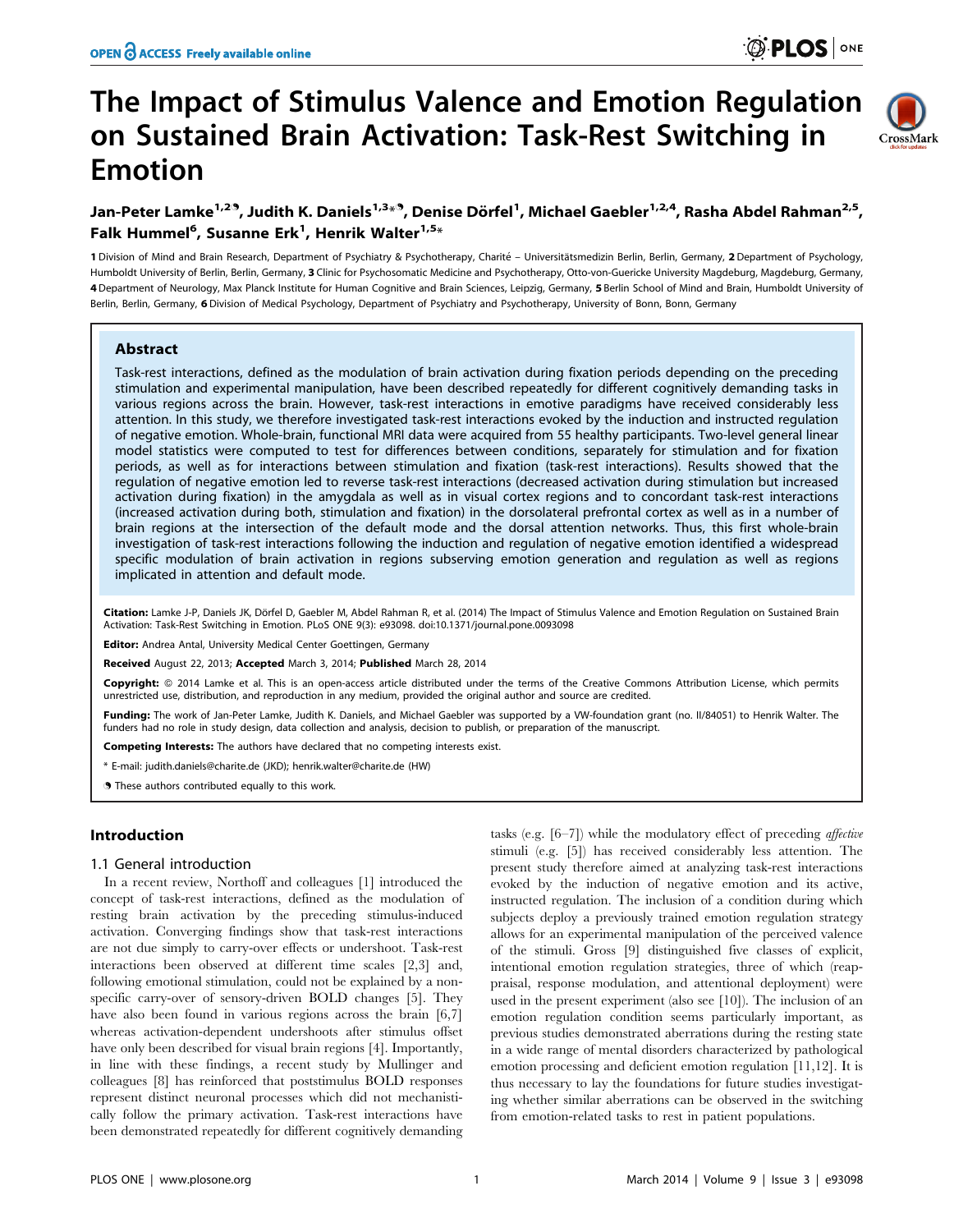As emotion-related phenomena typically do not show a long time lag (e.g. compared to longer-lasting effects of stress or cognitive training), it is advisable to evaluate a high number of rapid task-rest switches (as opposed to the switching from a task to one long resting-state) in order to characterize the switching process. Therefore, fixation periods in cognitively or emotionally demanding experiments lend themselves to such analyses. Fair et al. [13] demonstrated that the functional connectivity during interleaved fixation periods taken from blocked designs was both qualitatively and quantitatively very similar to that of continuous resting-state data. As rapid task-rest switches frequently happen in real-world settings [14], the analysis of rapid task-rest interactions will further increase the ecological validity of such analyses.

#### 1.2 Task-rest interactions

A sensible approach for classifying task-rest interactions is to differentiate between effects on task-positive regions typically showing activation during tasks and task-negative regions typically showing deactivation during tasks [1]. Spontaneous resting-state activation is assumed to be low in task-positive regions and high in task-negative regions which form the default mode network (DMN; [15–16]). However, both task-positive and task-negative brain regions can be recruited by specific types of tasks like working memory and self-referential processing, respectively, and the above-described differentiation is therefore mainly heuristic in nature.

Recent research has highlighted the significance of the suppression of DMN activation during tasks that require executive functions, indicating that a fluent interplay of task-positive and task-negative regions is a prerequisite for goal-directed cognition [17]. Convergently, DMN suppression deficits have been reported in severe mental illness, linking disorder-specific cognitive difficulties to insufficient switching from task to rest and vice versa ([18– 19], for a review see [20]).

#### 1.3 Task-rest interactions in emotive paradigms

To date, five studies are available which demonstrated modulatory effects of preceding emotive stimuli on activation and functional connectivity of task-negative regions (DMN) during interspersed fixation blocks [5] [21–24]. Typically, these studies employed experiments which consisted of task blocks (during which either neutral or affective stimuli were presented) alternating with fixation blocks. In order to extract the modulatory effects of the preceding stimulation, brain activation and functional connectivity during fixation periods following affective stimuli were compared with activation and connectivity during fixation periods following neutral stimuli.

While Pitroda et al. [23] reported attenuated DMN activation and Harrison et al. [22] observed decreased functional connectivity between DMN regions following affective stimulation, Schneider et al. [24] reported increased activation of prefrontal and posterior DMN regions. Eryilmaz et al. [5] in turn showed attenuated DMN activation while functional connectivity was enhanced within the DMN as well as between left insula and DMN regions and reduced between bilateral amygdala and DMN regions.

The only study to date which explicitly focused on task-rest interactions in a task-positive brain region reported activation differences in the amygdala. Walter et al. [25] demonstrated that the effect of instructed emotion regulation on amygdala activation extended beyond the regulation period itself in the form of a paradoxical rebound effect: while amygdala activation was effectively reduced during regulation, it subsequently increased during the following fixation period.

#### 1.4 Aims of the study

Following Walter et al. [25] and extending their approach to the whole brain, the present fMRI study aims at understanding how induction and instructed regulation of negative emotion modulate brain activation during subsequent rest periods.

Differential brain activations during rest can only be interpreted as task-rest interactions in relation to differential brain activation during the preceding tasks. Therefore, only regionally specific taskrest interactions are considered for the present analysis. That is, a statistically significant difference in the activation of a brain region between two experimental conditions during rest is understood as a task-rest interaction only if that same brain region also shows a difference in activation between the two conditions during the preceding task period. Task-rest interactions may either be concordant, that is, condition 1 activating a brain region more strongly than condition 2 during both stimulation and fixation, or reverse, that is, condition 1 activating a brain region more strongly than condition 2 during stimulation but condition 2 activating it more strongly than condition 1 during fixation.

In order to specifically test for the presence of such task-rest interactions, we analyzed data from an fMRI experiment on emotion regulation, the task-related results of which are being published elsewhere (Dörfel et al., under review). The data were subjected to preprocessing and then entered into a two-level general linear model analysis using SPM. Differences between experimental conditions were examined separately for stimulation and for fixation/rest periods as well as for task-rest interactions between stimulation and fixation.

Based on our previous publication [25], we expected the abovedescribed task-rest interactions particularly in the bilateral amygdala. In addition, emotion regulation was hypothesized to elicit task rest interactions in regions involved in top-down regulatory control such as medial and lateral prefrontal cortex and dorsal anterior cingulate cortex, as well as intermediary regions subserving stimulus appraisal and reappraisal such as the orbitofrontal cortex and temporal lobe structures [10] [26–27].

## Methods

#### 2.1 Participants and Ethics Statement

The study was approved by the ethics committee of the University of Bonn and was conducted in accordance with the principles expressed in the Declaration of Helsinki. The participants' written informed consent was obtained and they received a monetary reward for their participation. Eighty-three healthy female participants were recruited in Bonn, Germany. Data from nine participants had to be excluded from further analyses due to movement artifacts or technical problems. Data from 74 participants were then included in the preprocessing. Participants were assigned to four groups instructed to use different emotion regulation strategies, one of which (reinterpretation) showed a markedly different brain activation pattern (Dörfel et al., under review). As our study aims at investigating task-rest interactions following emotion induction and regulation rather than strategyspecific activation patterns, this group was excluded from the present investigation. In total, data from 55 participants were analyzed (age  $\overline{M} = 23.36$ ,  $SD = 3.60$ ); there were no significant age differences between the three groups  $(F[2, 52] = 0.42, p = 0.66)$ . Before the scan, participants were trained to deploy one of the following three emotion regulation strategies during the 'regulate' condition: detaching themselves by taking the position of a noninvolved observer (reappraisal/distancing; 17 participants), suppressing any facial expression of emotion (response modulation; 22 participants), or distracting themselves by remembering a previ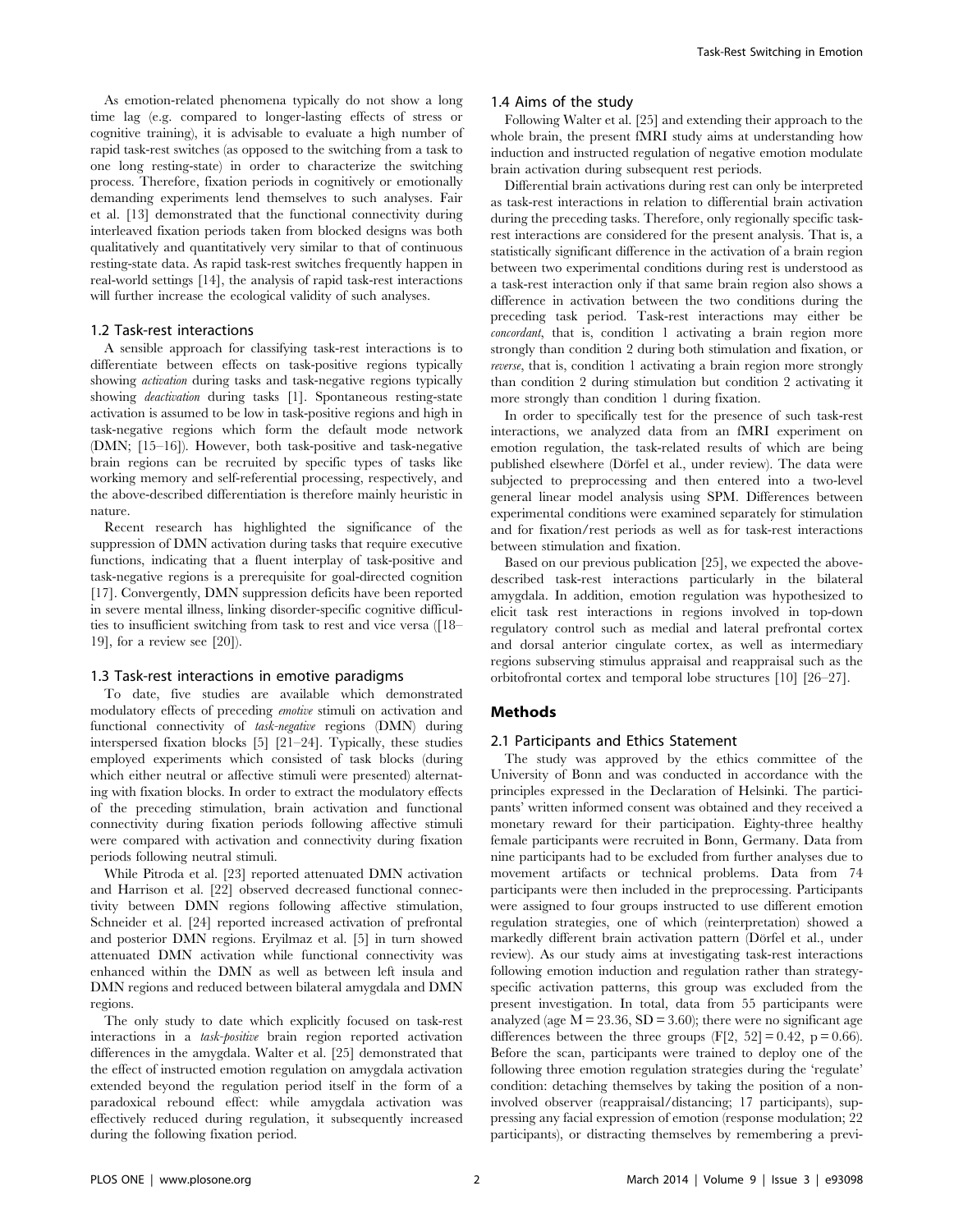ously learned 9-digit number (attentional deployment; 16 participants). For the present analysis, data from detachment, expressive suppression, and distraction groups were pooled together; taskfMRI results for all groups as well as for group differences are reported by Dörfel et al. (under review).

#### 2.2 Functional MRI task

The task employed in the present experiment is well-established and has been successfully used in previous studies [25] [28–29]. The experimental paradigm was divided into four runs, each consisting of 15 trials. In each trial, participants were presented with a picture with either aversive or neutral content. Participants were instructed to either naturally experience ('permit' condition) or to actively down-regulate ('regulate' condition) their emotional responses to the presented stimuli. Equal numbers of aversive pictures were presented with the 'permit' instruction and with the 'regulate' instruction while neutral pictures were only presented with the 'permit' instruction.

Thus, in each run, 10 aversive pictures  $(5 \times$  regulate,  $5 \times$  permit) and 5 neutral pictures (permit only) were presented, totaling 20 stimuli per condition (regulated aversive, unregulated aversive, unregulated neutral) across all four runs. Pictures were taken from a standardized stimulus set (IAPS, 30; demonstrated to reliably elicit emotional responses in a German sample, 31), matched for complexity, content, color, and brightness. Each stimulus was presented for 8 s, preceded by a 2 s presentation of a German instruction word, that is, ''zulassen'' (permit) or ''regulieren'' (regulate), and followed by a 14 s fixation/rest period (white fixation cross on black background), during which participants were instructed to relax. Trial order within each run was identical for all participants and pseudo-randomized (taking into account experimental conditions and picture content) with a maximum of two consecutive trials of the same condition. In-between the runs, participants were given short breaks (according to their need) within the scanner in order to prevent increasing fatigue over the course of the experiment.

After the scanning session, valence ratings for each of the 60 pictures were obtained from 42 of the 55 participants and aggregate post-scan ratings of regulation success and of preoccupation with the preceding pictures during fixation were obtained from 46 of the 55 participants. Due to technical reasons, ratings could not be collected from all participants. A comprehensive set of behavioral measures is provided elsewhere (Dörfel et al., under review). Specifically, participants were asked to provide the following ratings on 9-point Likert-type scales: valence ratings  $(1 = \text{very unpleasant to } 9 = \text{very pleasant})$  for each of the 60 pictures which were presented again in pseudorandomized order (without regulation instructions) as well as aggregate ratings of overall regulation success (for the whole experiment;  $1 = not$ successful to  $9 =$  very successful), overall perceived usefulness of the instructed regulation strategy (for the whole experiment;  $1 = not$ helpful to  $9 =$  very helpful), overall compliance with the instructed regulation strategy (for each run;  $1 =$  never used it to  $9 =$  always used it) and preoccupation with the preceding pictures during fixation per experimental condition (for the whole experiment;  $1 =$  not preoccupied to  $9 =$  strongly preoccupied).

## 2.3 Data Acquisition

Presentation (Neurobehavioral Systems, Albany, CA, USA) was used for stimulus delivery. MRI was performed on a 3.0 Tesla Siemens Trio scanner (Siemens AG, Erlangen, Germany) with a standard 12-channel head coil at the University of Bonn. Visual stimuli were presented via binocular video goggles (NNL, Bergen, Norway), which were attached to the head coil and adjusted to fit each participant's vision.

A high-resolution T1-weighted anatomical image was acquired at the beginning of each scanning session. BOLD fMRI data were collected using a T2\*-weighted gradient-echo echo-planar imaging sequence. Acquisition parameters were: field of view = 192 mm, matrix =  $64 \times 64$  pixels, repetition time (TR) = 2 s, echo time  $(TE) = 30$  ms, flip angle = 80°. Thirty-four axial slices with a thickness of 3.0 mm and a 25% gap (voxel si $ze = 3.0$  mm $\times$ 3.0 mm $\times$ 3.75 mm) covering the whole brain were acquired in ascending order. The slices were axially tilted by  $-45^{\circ}$ , following an imaginary line from the lower boundary of the orbitofrontal cortex to the lower boundary of the cerebellar nodule.

#### 2.4 Imaging data preprocessing

Image preprocessing and statistical analyses were carried out using SPM8 (Functional Imaging Laboratory, Wellcome Trust Centre for Neuroimaging, Institute of Neurology, UCL, www.fil. ion.ucl.ac.uk/spm) and Matlab v 7.10.0.499 (R2010a, The MathWorks, Inc., Natick, Massachusetts, USA). Detailed descriptions of all processing steps are given in the SPM8 manual ([http://](http://www.fil.ion.ucl.ac.uk/spm/doc/manual.pdf) [www.fil.ion.ucl.ac.uk/spm/doc/manual.pdf](http://www.fil.ion.ucl.ac.uk/spm/doc/manual.pdf)). For each participant, functional scans were realigned to the first image of the first run in order to adjust for head motion (based on [32–33]) and the structural image was coregistered [34] to the mean functional image generated during realignment. The realigned images were corrected for differences in acquisition times across slices. Rigidly aligned tissue-class images for gray and white matter and cerebrospinal fluid were generated from the coregistered T1 images employing the 'New Segment' function (an extension of [35]). Rigidly aligned ('DARTEL imported') tissue-class images are separate images of different types of brain tissue that are ready to use with the DARTEL toolbox included in SPM8 ([36], see also SPM8 manual). Based on these images, structural templates for the whole group and individual flow fields (storing the deformation information for warping each participant's images onto the final template) were created using the DARTEL algorithm [36]. The normalization function of the SPM8 DARTEL toolbox was then employed to normalize the functional images to MNI space (using templates and flow fields from the previous step), reslice them to 3 mm isovoxels, and smooth the images with an 8-mm full-width at half maximum (FWHM) isotropic Gaussian kernel.

#### 2.5 Statistical processing

Preprocessed functional images were analyzed using a two-level general linear model approach [37–38]. In short, the general linear model analysis in SPM8 is based on the construction of a design matrix for each participant containing a set of regressors that represent hypothesized contributors to the BOLD signal measured in a given experiment.

Parameter weights representing how strongly the regressors match changes in the measured signal are estimated for each regressor in each voxel. On the first level, hypotheses are then tested by evaluating whether the experimental manipulation caused a significant change in the parameter weights (i.e., by computing contrasts between certain conditions). On the secondlevel, within- and between-group comparisons can be computed based on the first-level results.

The evoked blood oxygen level-dependent (BOLD) responses for all conditions of the experimental paradigm were modeled as seven separate regressors (regulated aversive stimulation, unregulated aversive stimulation, unregulated neutral stimulation, fixation following regulated aversive stimulation, fixation following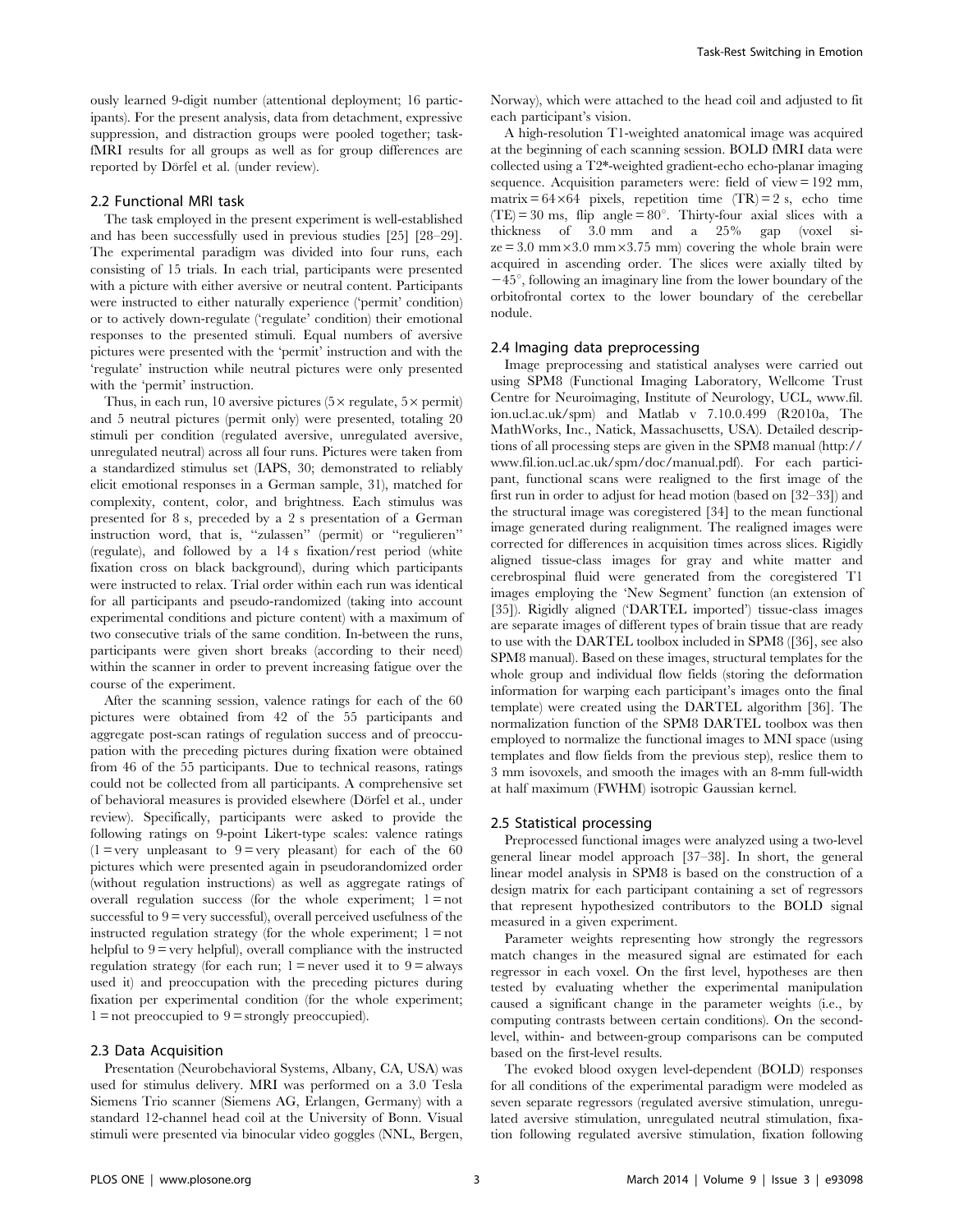unregulated aversive stimulation, fixation following unregulated neutral stimulation, instruction) by convolving boxcar functions (step functions which are zero except for a single interval where they have a constant non-zero value) with a canonical hemodynamic response function (see SPM8 manual and [37]). Head movement parameters were included as regressors of no interest. Intrinsic autocorrelations were accounted for by a 1st-order autoregressive model and low frequency drifts were removed by applying a high-pass filter (128 sec, see SPM8 manual and [37]).

A binarized SPM8 a priori brain mask thresholded at 0.4 was used to mask first-level SPM statistics. On the first level, differential contrasts were created by contrasting the regulated aversive with unregulated aversive condition as well as the regulated aversive with the neutral condition, separately for stimulation (e.g., regulated aversive stimulation (Stim\_RegAv)>unregulated aversive stimulation (Stim\_Av)) as well as for fixation periods (e.g., fixation following regulated aversive stimulation  $(Fix\_RegAv)$ . fixation following unregulated aversive stimulation (Fix\_Av)). The regulated aversive and the neutral condition were not contrasted with each other as this contrast, confounding emotion and regulation conditions, would most likely show amalgamated emotion and regulation effects and therefore be effectively uninterpretable.

On the second level, the images of the differential first-level contrasts were entered into separate one-sample t-tests to compute the according group statistics and into paired t-tests in order to test for interactions (e.g.,  $[Stim\_RegAv > Stim\_Av] > [Fix_Av > Fix]$ RegAv] for the concordant task-rest interaction of regulated aversive stimulation $\geq$ unregulated aversive stimulation; [Stim\_  $Av > Sim\_RegAv$ . Fix\_Av $> Fix\_RegAv$  for the reverse taskrest interaction of unregulated aversive stimulation.>regulated aversive stimulation). Detailed examples for the modeling of the interactions are given inMethods Text S1.

Results were thresholded at  $p<0.05$  family-wise error (FWE, [39]) corrected for multiple comparisons across the whole brain and in left and right amygdala regions of interest (ROIs) defined according to the AAL atlas implemented in the WFU PickAtlas v3.0 [40–42].

Activation in one of the above-described paired t-tests (i.e., interaction contrasts) is only interpreted as a task-rest interaction if the brain regions that are activated in the paired t-test also show significant activation in the second-level one-sample t-tests on the stimulation contrasts and the fixation contrasts that are being tested for interaction. Thus, the intersection maps of the activations in the respective second-level one-sample t-tests for both the stimulation and the fixation condition were used to mask the statistical parametric maps resulting from each paired t-test. As the amygdala, which is of particular interest in the present analysis, is a comparatively small structure, we created intersection maps from activations observed in separate left and right amygdala ROI analyses (FWE-corrected) to specifically detect task-rest interactions in the amygdala. Examples for the creation of the masks are given in the Supporting Information materials. Full details on activated brain regions are provided in Table 1 and Table S1.

Behavioral effects were analyzed using SPSS Statistics 17.0 (SPSS Inc., Chicago, USA). For each participant, mean valence ratings were computed per experimental condition and used for further testing. (Sub-)group means and standard deviations were computed for all ratings. Analyses of variance (ANOVAs) and post-hoc t-tests were computed to test for significant differences  $(p<0.05)$  between experimental conditions and between regulation strategy groups. Correlations were computed for regulation success, compliance, and usefulness of the strategy.

## 2.6 Complementary time course plots

In order to facilitate the interpretation of task-rest interactions, for each subject, we extracted the averaged 1st eigenvariate time series adjusted for effects of interest from brain regions showing a significant task-rest interaction in the second-level GLM analysis, that is, activation in one of the paired t-tests (interaction contrasts). Time series were extracted from a sphere with a 5-mm radius centered around the respective aftereffect clusters' centers of mass (nearest voxel) derived from the following contrasts:

- $[Stim_Av>Stim\_RegAv]$ . [Fix\_Av>Fix\_RegAv] resulting in amygdala  $(x,y,z = [-24,-3,-21]; [27,-3,-21])$ , postcentral gyrus  $(x,y,z = [30,-51,63])$ , and early visual areas  $(x, y, z = [12, -99, 12];$   $[-12, -96, 9];$  $[22,-84,-9];[27,-84,21]$ ) time courses
- [Stim\_RegAv>Stim\_Av]>[Fix\_Av>Fix\_RegAv] resulting in dorsolateral prefrontal cortex  $(x,y,z = [-36,48,15]; [39,36,30]),$ inferior parietal lobule  $(x,y,z = [-48,-57,45]; [48,-51,45])$ , posterior cingulate cortex/posterior midcingulate cortex  $(x,y,z = [3 -30 30])$ , and precuneus  $(x,y,z = [9 -66 42])$  time courses
- [Stim\_Av>Stim\_Neu (neutral stimulation)]>[Fix\_Av>Fix\_ Neu (following neutral stimulation)] resulting in visual area V5/MT  $(x,y,z = [-45 - 72 6]; [45 - 63 3])$  time courses.

As a qualitative verification of aftereffects found with the GLM analysis, the time series from all subjects were averaged and plotted (see Figure 1 and Supporting information materials).

#### Results

#### 3.1 Behavioral measures

A repeated measures ANOVA indicated a significant main effect of valence  $(F[1.32, 39] = 351.79, p<.001,$  Greenhouse-Geisser corrected), but no significant interaction with emotion regulation strategy  $(F[2.64, 78] = 0.76, p = .509,$  Greenhouse-Geisser corrected). Post-hoc paired samples t-tests revealed that both, formerly regulated  $(M = 3.28, SD = 0.56; T[41] = -18.73$ ,  $p<.001$ ) and unregulated aversive stimuli (M = 3.01, SD = 0.54;  $T[41] = -20.86$ , p<.001), were rated as significantly less pleasant than neutral stimuli ( $M = 5.70$ ,  $SD = 0.64$ ). Moreover, significant differences in the valence ratings emerged between formerly regulated aversive stimuli and unregulated aversive stimuli  $(T[41] = -4.66, p<.001).$ 

The post-scan ratings of overall emotion regulation success, overall compliance with the instructed regulation strategy, and overall perceived usefulness of the strategy for the experiment as a whole indicated successful emotion regulation  $(M = 6.78)$ ,  $SD = 1.11$ ) without significant differences between regulation strategies  $(F[2, 43] = 0.75, p = .478;$  indicated by a one-way ANOVA), high compliance with the instructed strategy  $(M = 8.65, SD = 1.06)$  also without significant differences between regulation strategies  $(F[2, 43] = 1.41, p = .256$ ; indicated by a oneway ANOVA), and ample usefulness of the strategy  $(M = 5.87,$  $SD = 1.92$ , whereby not all strategies were perceived as equally useful (F[2, 43] = 5.91,  $p = .005$ ; indicated by a one-way ANOVA). Post-hoc independent samples t-tests revealed that both, detachment (M = 6.47, SD = 1.85; T[31] = 2.65, p = .012) and distraction  $(M = 6.69, SD = 1.49; T[29] = 3.13, p = .004$ , were perceived as significantly more useful than expressive suppression  $(M = 4.78)$ ,  $SD = 1.80$ ).

A repeated measures ANOVA indicated a significant main effect of preoccupation with the preceding pictures during fixation  $(F[1.42, 43] = 54.19, p<.001$ , Greenhouse-Geisser corrected) but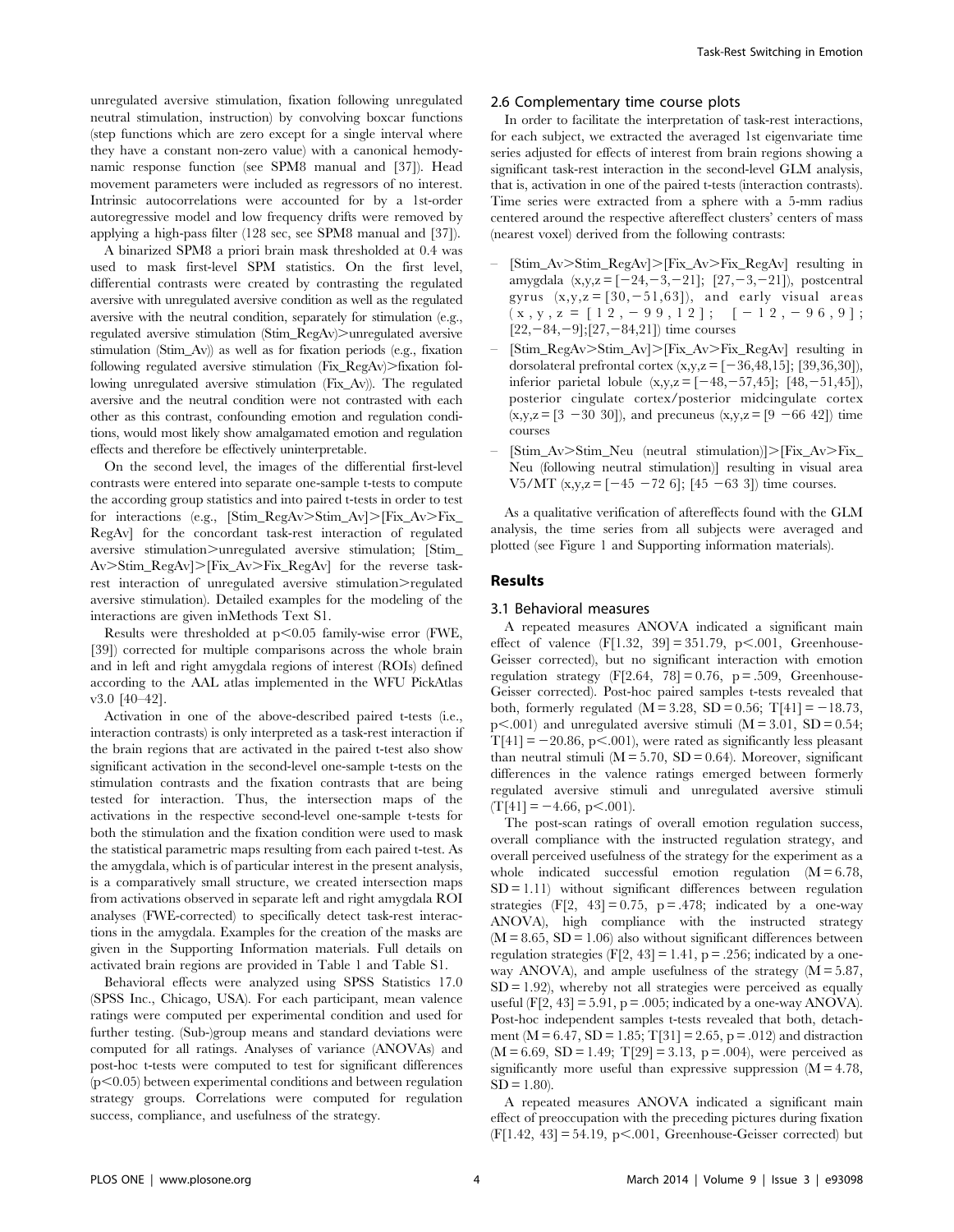Table 1. Task-rest interactions of regulated aversive and unregulated aversive stimulation.

| <b>Contrast</b><br>[Stim_RegAv>Stim_Av]>[Fix_Av>Fix_RegAv] | Region<br>inferior parietal lobule | <b>Right/left</b><br>$\mathsf{R}$ | <b>Cluster size</b><br>(voxels)<br>386 | t-score local<br>max.<br>13.02 | <b>MNI</b> coordinates<br>(x, y, z) |       |       |
|------------------------------------------------------------|------------------------------------|-----------------------------------|----------------------------------------|--------------------------------|-------------------------------------|-------|-------|
|                                                            |                                    |                                   |                                        |                                | 51                                  | $-54$ | 48    |
|                                                            | middle frontal gyrus               | $\mathsf{R}$                      | 460                                    | 11.66                          | 39                                  | 48    | 18    |
|                                                            | middle frontal gyrus               | $\mathsf{R}$                      |                                        | 11.36                          | 39                                  | 30    | 39    |
|                                                            | middle frontal gyrus               | R                                 |                                        | 10.11                          | 33                                  | 42    | 33    |
|                                                            | precuneus                          | $\mathsf R$                       | 75                                     | 9.89                           | 9                                   | $-66$ | 39    |
|                                                            | precuneus                          | Г                                 |                                        | 7.98                           | $-3$                                | $-72$ | 42    |
|                                                            | middle cingulate cortex            | $\mathsf{R}$                      | 82                                     | 9.69                           | 3                                   | $-21$ | 30    |
|                                                            | inferior parietal lobule           | Г                                 | 159                                    | 9.45                           | $-42$                               | $-60$ | 51    |
|                                                            | inferior parietal lobule           | L                                 |                                        | 8.25                           | $-54$                               | $-54$ | 42    |
|                                                            | middle frontal gyrus               | L                                 | 9                                      | 7.84                           | $-36$                               | 48    | 15    |
|                                                            | precuneus                          | Г                                 | $\mathbf{1}$                           | 7.72                           | $-6$                                | $-66$ | 36    |
|                                                            | cerebellum                         | Г                                 | 15                                     | 7.25                           | $-39$                               | $-48$ | $-42$ |
|                                                            | middle frontal gyrus               | $\mathsf{R}$                      | $\mathbf{1}$                           | 7.03                           | 24                                  | 57    | 21    |
|                                                            | middle cingulate cortex            | R                                 | 3                                      | 6.93                           | 6                                   | 30    | 36    |
|                                                            | inferior frontal operculum         | $\mathsf{R}$                      | 3                                      | 6.85                           | 51                                  | 15    | 3     |
| [Stim_Av>Stim_RegAv]>[Fix_Av>Fix_RegAv]                    | superior parietal lobule           | R                                 | 11                                     | 9.07                           | 30                                  | $-51$ | 63    |
|                                                            | cuneus                             | $\mathsf{R}$                      | 26                                     | 8.51                           | 9                                   | $-99$ | 15    |
|                                                            | lingual gyrus                      | R                                 | 29                                     | 8.37                           | 18                                  | $-87$ | -9    |
|                                                            | fusiform gyrus                     | $\mathsf{R}$                      |                                        | 7.70                           | 27                                  | $-81$ | $-9$  |
|                                                            | fusiform gyrus                     | L                                 | 7                                      | 7.29                           | $-27$                               | $-75$ | $-18$ |
|                                                            | inferior temporal gyrus            | $\mathsf{R}$                      | $\overline{2}$                         | 7.26                           | 54                                  | $-54$ | $-18$ |
|                                                            | calcarine fissure                  | L                                 | 16                                     | 7.22                           | $-6$                                | $-96$ | 9     |
|                                                            | middle occipital gyrus             | $\mathsf{R}$                      | 8                                      | 7.07                           | 27                                  | $-84$ | 18    |
|                                                            | middle occipital gyrus             | Г                                 | 2                                      | 6.52                           | $-24$                               | $-87$ | 18    |
|                                                            | amygdala                           | $\mathsf{R}$                      | 20                                     | 8.37                           | 24                                  | $-3$  | $-18$ |
|                                                            | amygdala                           | Г                                 | 20                                     | 8.16                           | $-30$                               | $-3$  | $-21$ |
|                                                            | amygdala                           | Г                                 |                                        | 7.66                           | $-21$                               | $-6$  | $-18$ |
|                                                            | amygdala                           | Г                                 |                                        | 5.70                           | $-15$                               | 0     | $-15$ |

The table shows anatomical labels, cluster sizes, t-scores, and coordinates in MNI space for brain activations in the contrasts of interest; threshold: p<.05, FWE-corrected. Stim\_RegAv = regulated aversive stimulation; Stim\_Av = unregulated aversive stimulation; Fix\_RegAv = fixation following regulated aversive stimulation; Fix Av = fixation following unregulated aversive stimulation. The main results are visualized in Figure 1. doi:10.1371/journal.pone.0093098.t001

no significant interaction with emotion regulation strategy (F[2.85,  $78$ ] = 1.85, p = .151, Greenhouse-Geisser corrected). Post-hoc paired samples t-tests revealed no significant difference  $(T[45] = -1.44, p = .16)$  between regulated  $(M = 5.48,$  $SD = 2.32$ ) and unregulated  $(M = 5.80, SD = 2.24)$  aversive stimulation, while the neutral pictures  $(M = 2.59, SD = 2.21)$  elicited significantly less preoccupation than regulated aversive  $(T[45] = 7.61, p<.001)$  and unregulated aversive  $(T[45] = 8.11,$  $p<.001$ ) stimuli.

Overall emotion regulation success neither correlated with overall compliance  $(r[46] = .142, p = .347)$  nor with overall perceived usefulness of the instructed strategy (r[46] = .091, p = .550) and compliance and usefulness were also uncorrelated  $(r[46] = -.023, p = .880).$ 

## 3.2 Concordant task-rest interactions

A concordant task-rest interaction is defined as condition 1 activating a brain region more strongly than condition 2 during both stimulation and fixation.

Concordant task-rest interactions of regulated aversive stimula $tion$  > unregulated aversive stimulation (contrast: [Stim\_RegAv>  $>\text{Stim}_\text{A}V$ . [Fix\_Av $>$ Fix\_RegAv]) were found in the bilateral inferior parietal lobule, bilateral dorsolateral prefrontal cortex, bilateral precuneus, bilateral posterior and middle cingulum, and left cerebellum (see Figure 1 and Table 1). Thus, these regions exhibit increased activation not only during stimulation but also during the following fixation period. No further concordant taskrest interactions were observed. Representative time courses with detailed consideration of the curve shapes are depicted in Figure 1 and the full set of time courses is provided in the Supporting Information materials to illustrate this task-rest interaction.

The dorsolateral prefrontal cortex and the bilateral inferior parietal lobule, posterior and middle cingulate cortex, and precuneus regions exhibiting a concordant task-rest interaction following regulated aversive stimulation>unregulated aversive stimulation lie precisely at the intersection of the DMN and the dorsal attention network (DAN, [43]) as extracted by Tomasi and Volkow [44].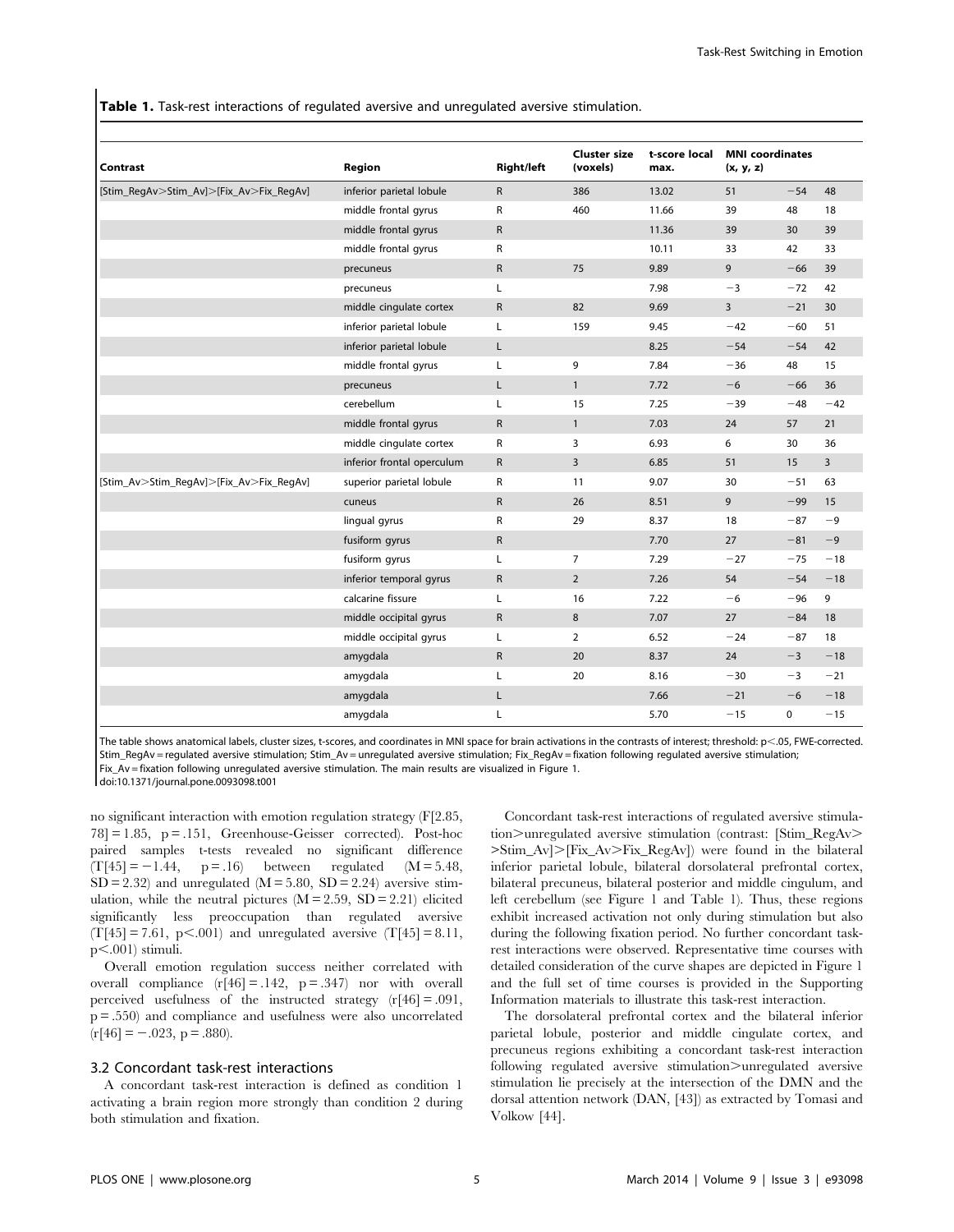

Figure 1. Reverse and concordant task-rest interactions. The figure depicts activated clusters (whole-brain FWE-corrected) for the reverse task-rest interaction in the amygdala (A) and the concordant task-rest interaction in DLPFC and IPL (B) – the latter showing a representative time course for task-negative regions. Peak coordinates for these clusters can be obtained from Table 1. In addition, it shows the graphs of the grand mean right amygdala (C), right DLPFC (D), and right IPL (E) time courses (computed over blocks and participants) for regulated (red) and unregulated aversive (blue) and unregulated neutral (green) stimulation-fixation. Stimulation onset is at TR1, stimulation offset is at TR 4. The activation in response to the stimulation (shaded in gray) should be expected to be delayed by about 3 TRs which corresponds to the typical lag of the canonical hemodynamic response. doi:10.1371/journal.pone.0093098.g001

Posthoc analyses showed no significant differences in the observed concordant task-rest interactions between the emotion regulation strategies employed (see limitations section).

#### 3.3 Reverse task-rest interactions

A reverse task-rest interaction is defined as condition 1 activating a brain region more strongly than condition 2 during stimulation and vice versa during fixation.

Reverse aftereffects of unregulated aversive stimulation>regulated aversive stimulation (contrast:  $[Stim_Av>Stim_RegAv]$ .) [Fix\_Av>Fix\_RegAv]) occurred in the bilateral amygdala, right superior parietal lobule, right cuneus, right lingual gyrus, bilateral fusiform gyrus, left calcarine fissure, and right middle occipital gyrus (see Figure 1 and Table 1).

Reverse task-rest interactions of unregulated aversive stimulation>neutral stimulation (contrast: [Stim\_Av>Stim\_Neu]>[Fix\_  $Av>Fix_Neu]$  were found in the bilateral visual area V5/MT and in earlier visual areas. Representative time courses with detailed consideration of the curve shapes are depicted in Figure 1 and the full set of time courses is provided in the Supporting Information materials.

No further reverse task-rest interactions were observed. Posthoc analyses showed no significant differences in the observed reverse task-rest interactions between the emotion regulation strategies employed (see limitations section).

#### 3.4 Manipulation check

Differential brain activations dependent on condition (onesample t-test on the images of the differential first-level contrasts) were observed during stimulation, indicating a successful experimental manipulation. During unregulated aversive as compared to neutral stimulation (Stim\_Av>Stim\_Neu), we found increased activation in the bilateral amygdala, extensive occipital and temporal visual areas, anterior insula, motor areas, posterior parietal cortex, subcortical regions including the thalamus, cingulate cortex, medial frontal gyrus, and left precuneus, while the inverse contrast (Stim\_Neu>Stim\_Av) activated the left lingual gyrus as well as the right parahippocampal and angular gyri, precuneus, and orbitofrontal cortex. During the regulation condition compared to unregulated aversive stimulation (Stim\_ RegAv.Stim\_Av), brain activation was increased in the bilateral dorsolateral prefrontal cortex, inferior parietal lobule, precuneus,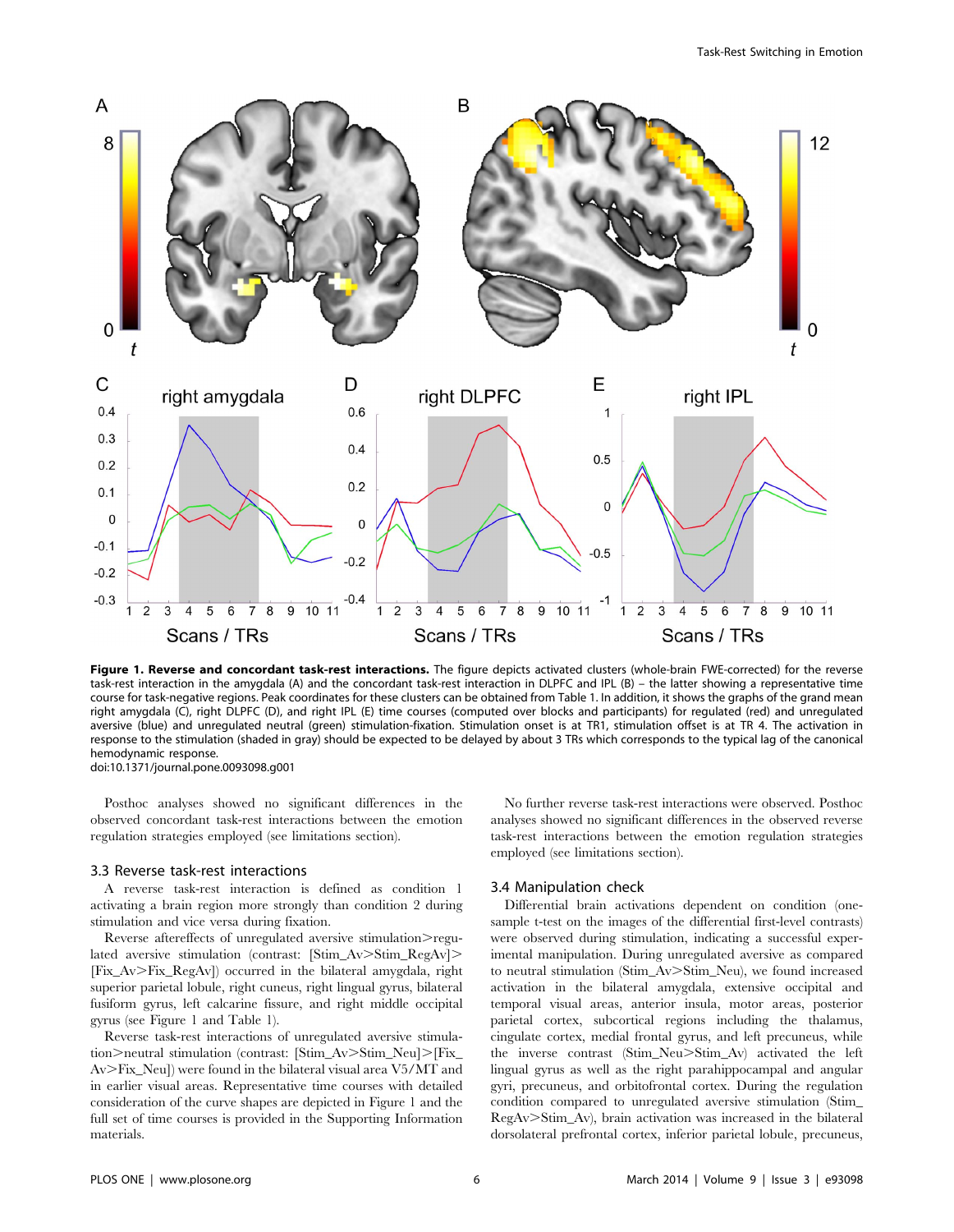and cingulate cortex as well as the right anterior insula (see Table S1). Activation during unregulated aversive stimulation as compared to regulated aversive stimulation (Stim\_Av>Stim\_ RegAv) was greater in the bilateral amygdala, extensive occipital and temporal visual areas, superior parietal lobule, and hippocampus. For details regarding differential brain activation during fixation see Table S1.

#### **Discussion**

## 4.1 General discussion

The goal of the present study was to test in which way induction and instructed regulation of negative emotion modulate brain activation during subsequent fixation periods. In healthy participants, similar task-rest interactions have been described for cognitively demanding tasks [6–7], while the modulatory effect of affective stimuli in task-rest switches has not previously been investigated on a whole-brain level. However, emotive stimuli have been shown to differentially impact subsequent resting-state acquisitions [2–3], suggesting emotion-specific task-rest interactions. These are of particular interest for psychiatric research as different patient populations characterized by pathological emotion processing show disorder-specific aberrations during the resting state [11–12]. Using data from an emotion regulation experiment, we were able to demonstrate concordant and reverse task-rest interactions following emotion induction as well as instructed emotion regulation. Pooling of the fMRI data was warranted by the behavioral results. The only significant group difference was found for the perceived usefulness of the instructed emotion regulation strategy which was, however, unrelated to compliance and regulation success. Despite being rated as less useful than the other strategies, expressive suppression was still perceived as moderately useful and can thus be assumed to be sufficient for a successful emotion regulation.

Concordant task-rest interactions (condition 1 activating a brain region more strongly than condition 2 during both stimulation and fixation) were observed in the dorsolateral prefrontal cortex, inferior parietal lobule and other brain regions implicated in emotion regulation. Interestingly, brain regions exhibiting a concordant task-rest interaction following regulated aversive stimulation show a large overlap with intersection regions of DMN and dorsal attention network (as extracted by Tomasi & Volkow [44]). A previously reported [25] reverse task-rest interaction (condition 1 activating a brain region more strongly than condition 2 during stimulation and vice versa during fixation) was replicated in the amygdala. Moreover, our findings also have implications for the use of fixation periods as a baseline and for the analysis of fixation periods as effects of interest in future studies.

#### 4.2 Task-rest interactions: Concordant aftereffects

We defined a concordant aftereffect as an interaction between stimulation and fixation where condition 1 activates the same brain region during both stimulation and fixation more strongly than condition 2. The concordant aftereffects of regulated aversive (condition 1) greater than unregulated aversive (condition 2) stimulation in areas implicated in intentional emotion regulation were among the strongest and most widespread effects in the present analysis. Interestingly, the most dorsal portion of the right dorsolateral prefrontal cortex and the major parts of the bilateral inferior parietal lobule, posterior and middle cingulate cortex, and precuneus regions identified by this analysis are precisely at the intersection of the DMN and the dorsal attention network. In their large resting-state study ( $n = 979$ ), Tomasi and Volkow [44] found the DMN to be functionally linked to a major cortical hub in the

PCC/ventral precuneus and the dorsal attention network to a major cortical hub in the right IPL. The DAN has previously been implicated in saliency attribution, shifting of attention, and selfmonitoring [45]. Anderson et al. [46] reported that the regions intersecting both the DMN and the dorsal attention network which are showing a concordant aftereffect in our study tend not to be anticorrelated, thus rendering a direct involvement in the switching between the two networks unlikely.

The dorsolateral prefrontal cortex and inferior parietal lobule regions exhibiting this concordant aftereffect are typically involved in top-down regulatory control of emotion, with the dorsolateral prefrontal cortex playing a crucial role in goal-directed control of attention to stimuli as well as in categorizing and evaluating feelings [10]. The middle/posterior cingulate cortex has also previously been shown to be involved in the processing and modulation of negative affect, for example in emotion regulation through cognitive reappraisal [47] or in the perception of regulated aversive social stimuli [48].

In sum, the regions exhibiting the concordant aftereffect are known to subserve the regulation of emotions. Persisting activation of these regions after stimulus offset could thus simply indicate ongoing regulatory preoccupation with the stimulus material. However, participants did not rate preoccupation with the preceding pictures differently for the two aversive fixation periods which makes it unlikely to be the cause of the observed concordant aftereffect.

The exemplary time courses for inferior parietal lobule, cingulate cortex, and precuneus (see Figure 1 and Methods Text S1) fit well with their implication in the default mode network, showing a task-negative pattern with less deactivation during emotion regulation. Notably, this difference is sustained for most of the fixation period. The exemplary dorsolateral prefrontal cortex time course for the regulated aversive condition (extracted from a ROI ventral to the intersection of DMN and dorsal attention network), on the other hand, not only shows a markedly higher signal intensity compared to the other experimental conditions but also a characteristic difference in curve shape. The continuous signal increase until stimulus offset (TR4+ca. 3 TRs delay = TR6/TR7) might reflect ongoing top-down control necessary for the sustained effortful regulation of emotion.

#### 4.3 Reverse task-rest interactions

We defined a reverse task-rest interaction as an interaction between stimulation and fixation where condition 1 activates a brain region more strongly than condition 2 during stimulation while condition 2 activates the same brain regions more strongly than condition 1 during fixation. We replicated the amygdala rebound effect [25], as the bilateral amygdala exhibited a reverse task-rest interaction of greater activation during unregulated aversive stimulation as compared to regulated aversive stimulation, illustrated by the exemplary time course plots (Figure 1). The early signal intensity peak in the amygdala during unregulated stimulation (TR4) may reflect the amygdala's role as an alarm system which is suppressed during regulation. Up until the end of the stimulation, the shape and height of the amygdala time course curve during regulated aversive stimulation-fixation is very similar to that of neutral stimulation-fixation. Peaking at stimulus offset, 3 TRs later than the signal for unregulated aversive stimulation, this time course is unlikely to reflect a merely time-shifted direct response to the stimulation. However, the reverse task-rest interaction is also not simply a consequence of picture offset as it was only present following regulated aversive stimulation but not following any of the other conditions. It can be assumed that the amygdala rebound effect is also not a result of conscious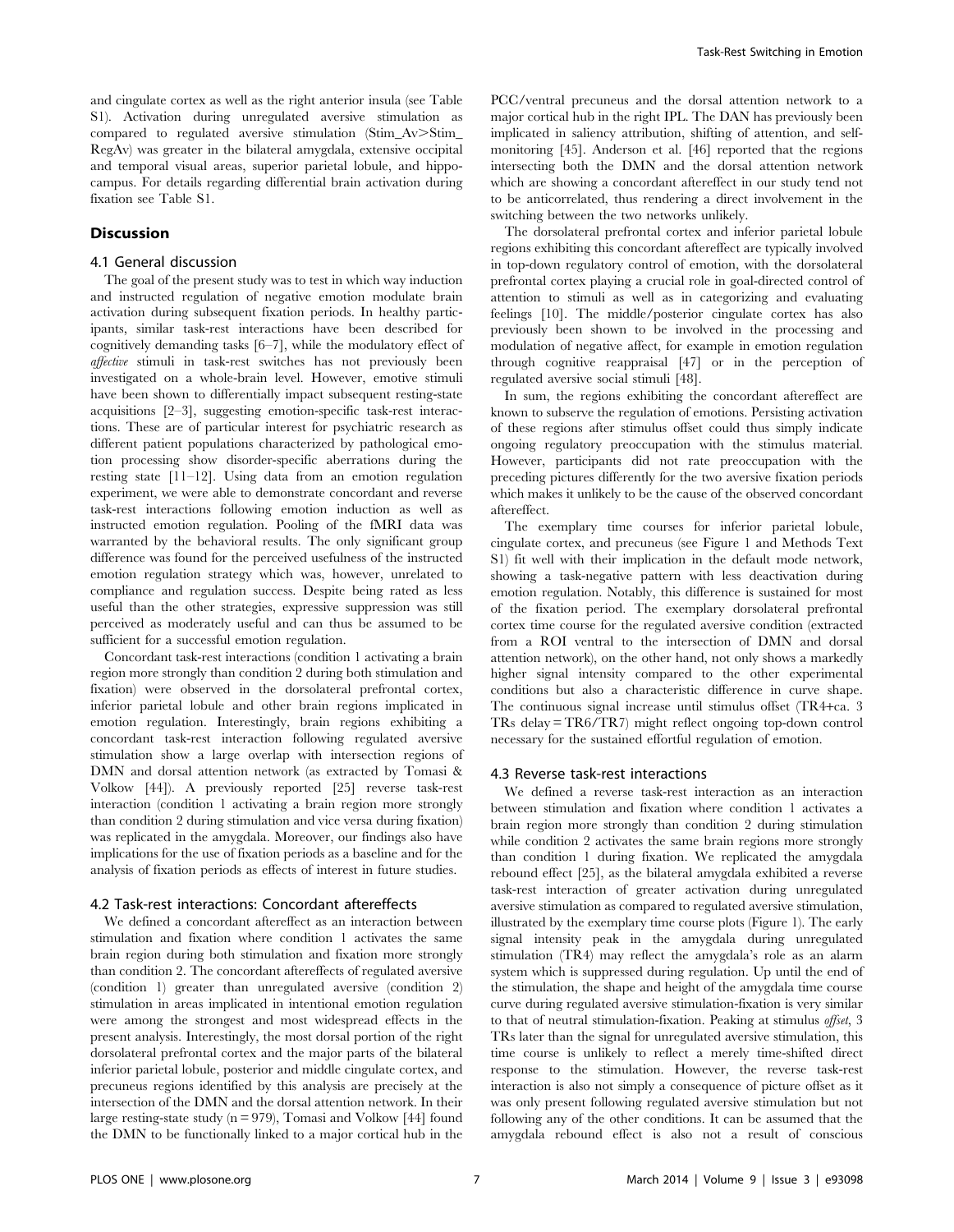rumination about previously down-regulated items (as there was no significant difference in the participants' preoccupation with the preceding pictures between the fixation periods following the two negative emotion conditions), but is likely an inherent characteristic of complex amygdalar interactions. As the amygdala is not a homogeneous structure but rather consists of three differentiable but complexly interconnected groups of nuclei (corticomedial, central, basolateral) that are involved in various distinct input-output loops [49–50], the observed task-rest interaction may be due to regulatory feedback processes within this structure which, however, we cannot resolve with our imaging parameters.

In addition, there were also reverse task-rest interactions in regions that were activated more strongly during unregulated aversive stimulation than during regulated aversive stimulation mainly in early visual areas (V1 and V2) as well as in a small postcentral cluster. Likewise, but larger in extent and effect strength, the contrast of unregulated aversive versus neutral stimulation evoked a reverse task-rest interaction in the bilateral visual area V5/MT. While task-rest interactions in visual areas were clearly related to the different experimental conditions, the present experimental design is not suitable for determining whether the observed activation modulation is specific to emotional stimulation or whether non-emotional visual stimuli triggering stronger activations would cause similar task-rest interactions. The task-rest interactions in these regions might thus be due to the known post-stimulus undershoot in visual cortex being roughly proportional to previous activation strength [4].

#### 4.4 Manipulation check

Brain activation patterns evoked by the stimulation conditions are in accordance with previous studies [25] [28–29] [48] and models of voluntary emotion regulation [10].

Unregulated aversive stimulation activated amygdala, hippocampus, and somatosensory areas (among others) more than did regulated aversive and neutral stimulation which is in agreement with a recent meta-analytic review on the brain basis of emotion [26]. Post-scan ratings of valence, regulation success, and preoccupation with the preceding pictures during fixation indicated a successful experimental manipulation also on a behavioral level. Interestingly, significant differences in post-scan valence ratings were found between formerly regulated aversive stimuli and unregulated aversive stimuli although stimuli were closely matched for mean valence and arousal values based on standard rating provided with the IAPS [30]. This seemingly surprising finding fits well with results by Erk et al. [28] who reported a sustained down-regulation effect in the amygdala even after a 15 min delay. Crucially, both aversive conditions were rated as much more unpleasant than the neutral stimulation.

#### 4.5 Differential brain activation during fixation

Dependent on the preceding task condition, four out of the six computed fixation contrasts yielded statistically significant effects. This necessitates the conclusion that fixation activations following different types of task periods should not simply be assumed to be equivalent without further testing.

Greater fixation activations following regulated aversive stimulation as compared to fixation following unregulated aversive stimulation resembled activation in the corresponding stimulation contrast with (among others) additional recruitment of the bilateral amygdala. This resulted in task-rest interactions in frontal and parietal cortex regions implicated in emotion regulation as well as in the amygdala.

Brain activation during fixation following neutral stimulation as compared to fixation following unregulated aversive stimulation being greater in bilateral middle temporal and occipital visual areas resulted in a reverse task-rest interaction in the visual cortex.

#### 4.6 Limitations

Using strictly t-tests and FWE-correction, the present analyses are fairly conservative and thus only show well-ascertained effects at the cost of potentially ignoring weaker interactions by allowing more false negatives.

As the present experimental design did not include a regulated neutral condition, it does not allow us to rule out the possibility of similar task-rest interactions following non-emotional stimulation (i.e., regulated vs. unregulated neutral). Although the occurrence of such effects seems unlikely, future studies should explicitly test for aftereffects following regulated neutral stimulation. Moreover, future studies should examine potential strategy-specific differences in the observed task-rest interactions using well-powered subgroup comparisons. Posthoc analyses showing no such differences in the present study could be due to the small sample sizes of the three strategy-specific subgroups.

Gender differences in emotion regulation have been demonstrated for cognitive reappraisal [51] as well as habitual emotion regulation [52] and can thus be assumed to exist in other types of emotion regulation as well. As only female participants were included in the present investigation, gender differences were not studied. The previous findings, however, make gender differences an important topic for future research on task-rest interactions in emotion regulation.

Finally, future studies might extend the present approach to the investigation of task-rest interactions in the regulation of positive emotions. However, as pointed out in a recent and very comprehensive review by Ochsner et al. [10], studies on the regulation of positive emotion are vastly outnumbered by those examining negative emotion. This is probably due to the impact of negative emotion appearing to be greater on average than the impact of positive emotion (Baumeister, 2001, as cited in [10]) and psychiatric disorders being more often hallmarked by disturbed regulation of negative rather than positive emotion (American Psychiatric Association, 1995, as cited in [10]). Predictions regarding task-rest interactions in the regulation of positive emotions are thus speculative at best but the involvement of cognitive control regions seems likely.

While the IAPS stimuli used in this study were previously shown to be valid in the German population [31], they might not be when used in a different cultural environment. In the present study, only valence ratings were collected as a measure for the affective quality of the presented stimuli. Future studies should also collect ratings of arousal (see e.g. [53]) in order to get a more precise characterization of the experimental manipulation. Ideally, ratings for the presented pictures would be collected for each trial, that is, directly following stimulus presentation, which in principle would allow to correlate brain activation with behavioral measures. For the aim of the present investigation, however, this approach would be counterproductive as such ratings would change the very effect that is being investigated. Ratings between stimulation and fixation will confound the fixation activation with rating and motor activation while ratings following the fixation period are likely to trigger deliberation about the affective value of the stimulus in anticipation of the rating.

#### 4.7 Conclusion

The fMRI investigation of task-rest switching in the induction and especially the regulation of negative emotion expands our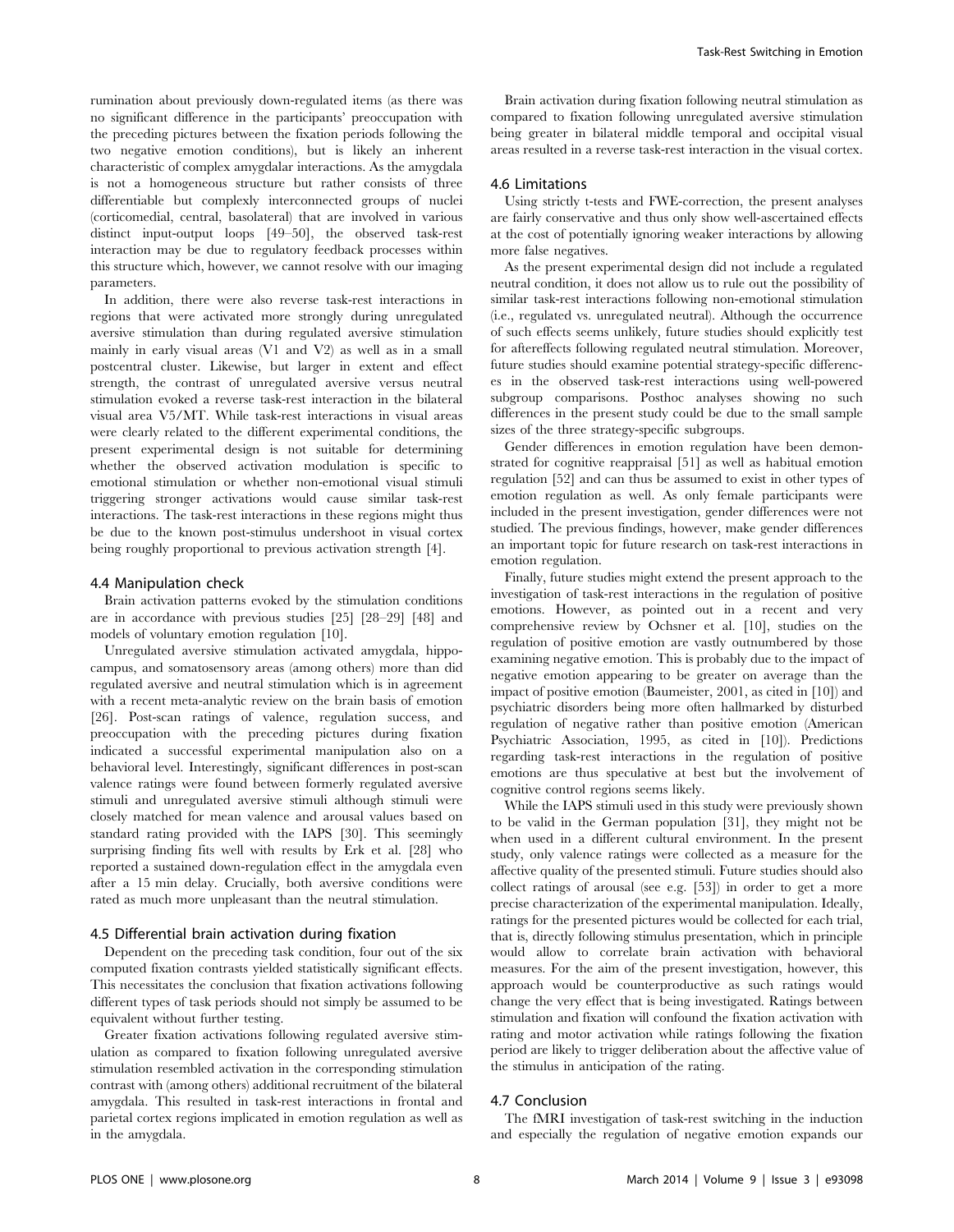knowledge of the inner workings of the brain by illuminating hitherto largely undescribed interaction effects (i.e., the modulation of resting brain activation by the preceding stimulation or experimental manipulation and associated activation) in brain regions implicated in generating emotions or in their regulatory control.

We found significant differential task-rest interactions, dependent on the nature of the task condition. The following patterns emerged: Firstly, various regions showed stronger activations during the fixation period following the emotion regulation condition than following the permit condition. These regions are all located at the intersection of two large-scale resting-state networks, the DMN and the dorsal attention network, and show a task-negative activation pattern. Notably, the dorsolateral prefrontal cortex signal steadily increases during the regulation task and peaks at the end of the stimulation, possibly reflecting the ongoing top-down control necessary for emotion regulation. Secondly, we replicated a paradoxical activation increase in the amygdala during the fixation period following the emotion regulation condition as previously reported by Walter et al. [25].

Establishing these novel effects lays the foundation for detailed future investigations of emotion-related task-rest interactions in healthy participants as well as psychiatric patients that are relevant for a more profound understanding of normal and pathological emotion processing.

In their seminal work, Fair et al. [13] concluded that resting blocks from cognitively or emotionally demanding experiments are well suited for resting-state analyses. However, our findings indicate that the activation during the fixation condition is differentially modulated by the preceding task-activation and thus more suitable for investigating task-rest interactions than pure resting-state. Our findings also imply that fixation periods may only be suitable as a baseline for task-related activations if experimental conditions are perfectly balanced (for further methodological implications see [8] [54]). These results also favor comparatively long resting periods that allow the signal to reach baseline. When shorter fixation periods are used, it should be considered whether the above-described modulations could carry over to the next task-activation, which would be difficult to account for with established models. More generally, the observed task-rest interactions, when replicated, will need to be taken into account also in a wide range of psychological experiments that do not rely on brain measures. This may pose a problem to standard analyses, making possible carry-over effects an important topic for further research.

#### Supporting Information

Figure S1 Reverse task-rest interaction time courses 1. The figure shows the grand mean signal time courses (computed over blocks and participants) for regulated (red) and unregulated aversive (blue) and neutral (green) stimulation-fixation extracted from brain regions exhibiting a reverse task-rest interaction following unregulated aversive stimulation>regulated aversive stimulation. Stimulation onset is at TR1, stimulation offset is at

## References

- 1. Northoff G, Qin P, Nakao T (2010) Rest-stimulus interaction in the brain: a review. Trends in Neurosciences 33:277–284.
- 2. van Marle HJF, Hermans EJ, Qin S, Fernández G (2010) Enhanced resting-state connectivity of amygdala in the immediate aftermath of acute psychological stress. NeuroImage 53:348–354.
- 3. Veer IM, Oei NYL, Spinhoven P, van Buchem MA, Elzinga BM, et al. (2011) Beyond acute social stress: Increased functional connectivity between amygdala and cortical midline structures. NeuroImage 57:1534–1541.

TR 4. The activation in response to the stimulation should be expected to be delayed by about 3 TRs which corresponds to the typical lag of the canonical hemodynamic response. (TIF)

Figure S2 Concordant task-rest interaction time courses. The figure shows the grand mean signal time courses (computed over blocks and participants) for regulated (red) and unregulated aversive (blue) and neutral (green) stimulation-fixation extracted from brain regions exhibiting a concordant task-rest interaction following regulated aversive stimulation>unregulated aversive stimulation. Stimulation onset is at TR1, stimulation offset is at TR 4. The activation in response to the stimulation should be expected to be delayed by about 3 TRs which corresponds to the typical lag of the canonical hemodynamic response.

(TIF)

Figure S3 Reverse task-rest interaction time courses 2. The figure shows the grand mean signal time courses (computed over blocks and participants) for regulated (red) and unregulated aversive (blue) and neutral (green) stimulation-fixation extracted from brain regions exhibiting a reverse task-rest interaction following unregulated aversive stimulation>neutral stimulation. Stimulation onset is at TR1, stimulation offset is at TR 4. The activation in response to the stimulation should be expected to be delayed by about 3 TRs which corresponds to the typical lag of the canonical hemodynamic response.

(TIF)

Table S1 Effects and task-rest interactions of regulated aversive, unregulated aversive, and neutral stimulation. The table shows anatomical labels, cluster sizes, t-scores, and coordinates in MNI space for brain activations in the contrasts of interest; threshold:  $p<.05$ , FWE-corrected. Stim\_RegAv = regulated aversive stimulation; Stim  $Av =$  unregulated aversive stimulation; Stim\_Neu = neutral stimulation; Fix\_RegAv = fixation following regulated aversive stimulation; Fix  $Av =$  fixation following unregulated aversive stimulation; Fix\_Neu = fixation following neutral stimulation.

(DOC)

Methods Text S1 Examples for the modeling of task-rest interactions. The text provides detailed examples for the GLM of a concordant task-rest interaction and the GLM of reverse taskrest interaction. (DOC)

#### Acknowledgments

We would like to thank Christine Stelzel, PhD, Torsten Wüstenberg, PhD, and Finn Marten Körner, PhD, for their assistance with Matlab scripting.

## Author Contributions

Conceived and designed the experiments: SE HW. Performed the experiments: FH. Analyzed the data: JL JD. Contributed reagents/ materials/analysis tools: DD MG RA. Wrote the paper: JL JD.

- 4. Zong X, Huang J (2011) Linear coupling of undershoot with BOLD response in ER-fMRI and nonlinear BOLD response in rapid-presentation ER-fMRI. NeuroImage 57:391–402.
- 5. Eryilmaz H, van de Ville D, Schwartz S, Vuilleumier P (2011) Impact of transient emotions on functional connectivity during subsequent resting state: A wavelet correlation approach. NeuroImage 54:2481–2491.
- 6. Evers EAT, Klaassen EB, Rombouts SA, Backes WH, Jolles J (2012) The Effects of Sustained Cognitive Task Performance on Subsequent Resting State